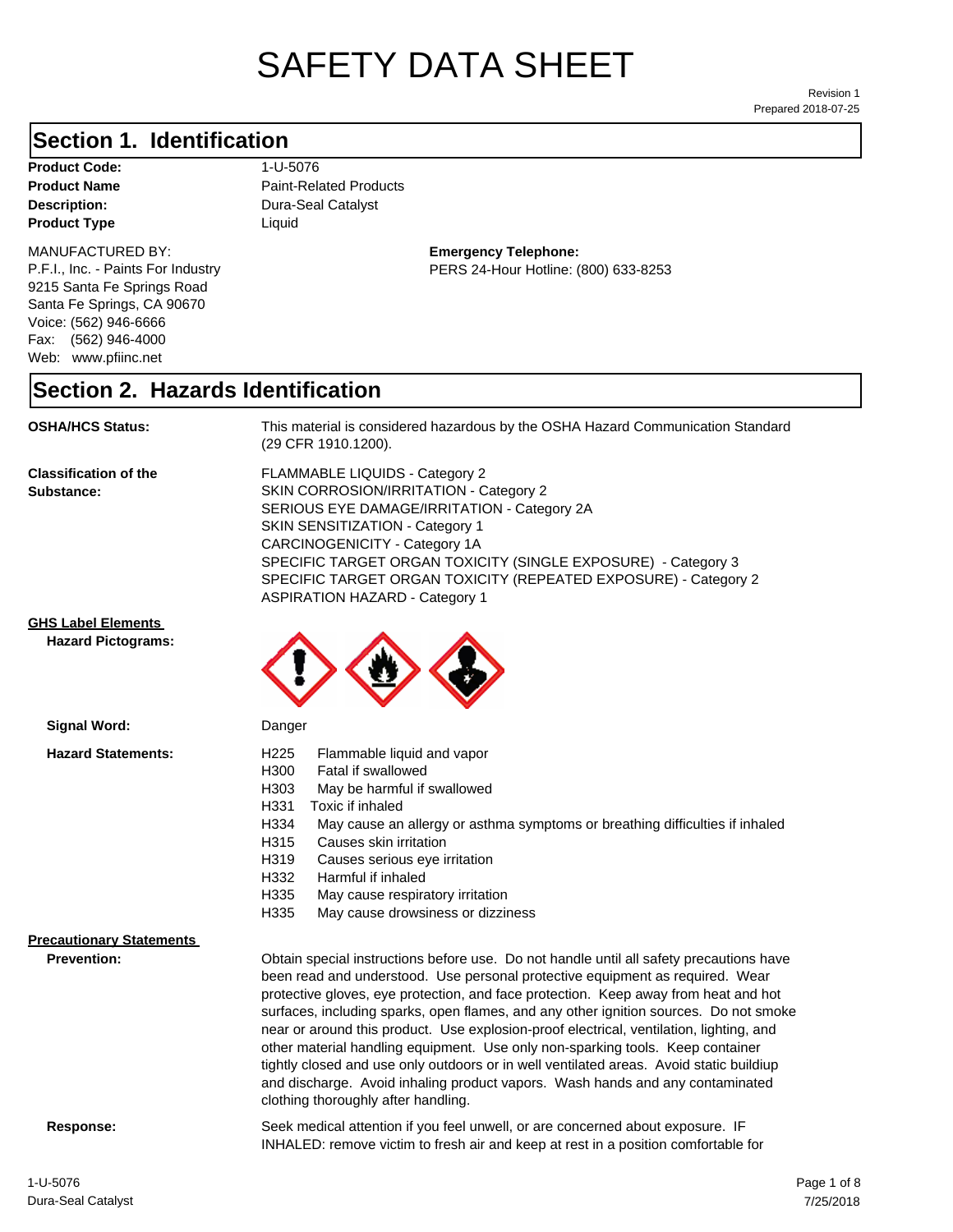| <b>Storage &amp; Disposal:</b>                       | Do not induce vomiting. IN CASE OF SKIN OR HAIR CONTACT: remove all<br>contaminated clothing, and wash skin with soap and water. If irritation or rash occurs,<br>get medical attention. IF IN EYES: rinse with copious amounts of water for several<br>minutes. Remove contact lenses, if present and easy to do so. If eye irritation persists,<br>seek medical attention.<br>Store in a locked and secure environment. Store in a cool, well ventilated area away<br>from direct sunlight and heat. Dispose of contents and container in accordance with all                                                                                                                                                                                                                                                                                                                                                                                                                                                                                                                                                                                                                                                                                                                                                                                                                                                                                       |
|------------------------------------------------------|-------------------------------------------------------------------------------------------------------------------------------------------------------------------------------------------------------------------------------------------------------------------------------------------------------------------------------------------------------------------------------------------------------------------------------------------------------------------------------------------------------------------------------------------------------------------------------------------------------------------------------------------------------------------------------------------------------------------------------------------------------------------------------------------------------------------------------------------------------------------------------------------------------------------------------------------------------------------------------------------------------------------------------------------------------------------------------------------------------------------------------------------------------------------------------------------------------------------------------------------------------------------------------------------------------------------------------------------------------------------------------------------------------------------------------------------------------|
|                                                      | local, regional, state, and federal regulations.                                                                                                                                                                                                                                                                                                                                                                                                                                                                                                                                                                                                                                                                                                                                                                                                                                                                                                                                                                                                                                                                                                                                                                                                                                                                                                                                                                                                      |
| <b>Supplemental Label</b><br>Elements:               | VAPOR AND SPRAY MIST HARMFUL. Gives off harmful vapor of solvents and<br>isocyanates. DO NOT USE IF YOU HAVE CHRONIC (LONG-TERM) LUNG OR<br>BREATHING PROBLEMS, OR IF YOU HAVE EVER EXPERIENCED A REACTION<br>TO ISOCYANATES. USE ONLY WITH ADEQUATE VENTILATION. WHERE<br>OVERSPRAY IS PRESENT, A POSITIVE PRESSURE AIR SUPPLIED RESPIRATOR<br>(NIOSH approved) SHOULD BE WORN TO PREVENT EXPOSURE. If unavailable,<br>an approprate NIOSH vapor/particulate respirator may be effective. Follow all<br>directions for respirator use and wear the respirator at all times while spraying and until<br>all vapors and mists are gone. If you have any breathing problems during use, leave<br>the area and get fresh air. If problems remain, immediately contact a doctor or seek<br>emergency medical treatment. Keep this label with you. DELAYED EFFECTS FROM<br>LONG TERM OVEREXPOSURE. Contains solvents which can cause permanent<br>brain and nervouo system damage. Intentional misuse by deliberatelety concentrating<br>and inhaling the contents of this product can be harmful or fatal. FOR INDUSTRIAL<br>USE ONLY. This product must be mixed with other components before use. READ<br>AND FOLLOW ALL WARNING LABELS ON ALL COMPONENTES before opening<br>this product.<br>PROPOSITION 65 WARNING: this product contains chemicals known to the State of<br>California to cause cancer and birth defects or other reproductive harm. |
| <b>Hazards not otherwise</b><br>classified:          | None known.                                                                                                                                                                                                                                                                                                                                                                                                                                                                                                                                                                                                                                                                                                                                                                                                                                                                                                                                                                                                                                                                                                                                                                                                                                                                                                                                                                                                                                           |
|                                                      | Section 3. Composition/Information on Ingredients                                                                                                                                                                                                                                                                                                                                                                                                                                                                                                                                                                                                                                                                                                                                                                                                                                                                                                                                                                                                                                                                                                                                                                                                                                                                                                                                                                                                     |
| Chemical Name / CAS No<br>Hexamethylene Diisocyanate |                                                                                                                                                                                                                                                                                                                                                                                                                                                                                                                                                                                                                                                                                                                                                                                                                                                                                                                                                                                                                                                                                                                                                                                                                                                                                                                                                                                                                                                       |

Polymer 28182-81-2 80 to 90% Vapor Pressure: .001 hPa @ 20°C

Butyl Acetate - Normal 123-86-4 1 to 5% Vapor Pressure: 8 hPa

Naphtha 64742-89-8 1 to 5% Vapor Pressure: 12 mmHg

Trimethylbenzene 1,2,4 95-63-6 1 to 5%

## **Section 4. First Aid Measures**

| <b>Description of First Aid Measures</b> |                                                                                                                                                                                                                                                                              |             |
|------------------------------------------|------------------------------------------------------------------------------------------------------------------------------------------------------------------------------------------------------------------------------------------------------------------------------|-------------|
| Eye Contact:                             | Immediately flush eyes with copious amounts of water. Remove any contact lenses.<br>Rinse for at least 10 minutes. Get medical attention.                                                                                                                                    |             |
| Inhalation:                              | Remove victim to fresh air and maintain in a rest position comfortable for breathing. If<br>fumes are still present, all rescuers should wear appropriate respirators. If victim<br>exhibits irregular breathing, trained personnel should provide artificial respiration or |             |
| 1-U-5076                                 |                                                                                                                                                                                                                                                                              | Page 2 of 8 |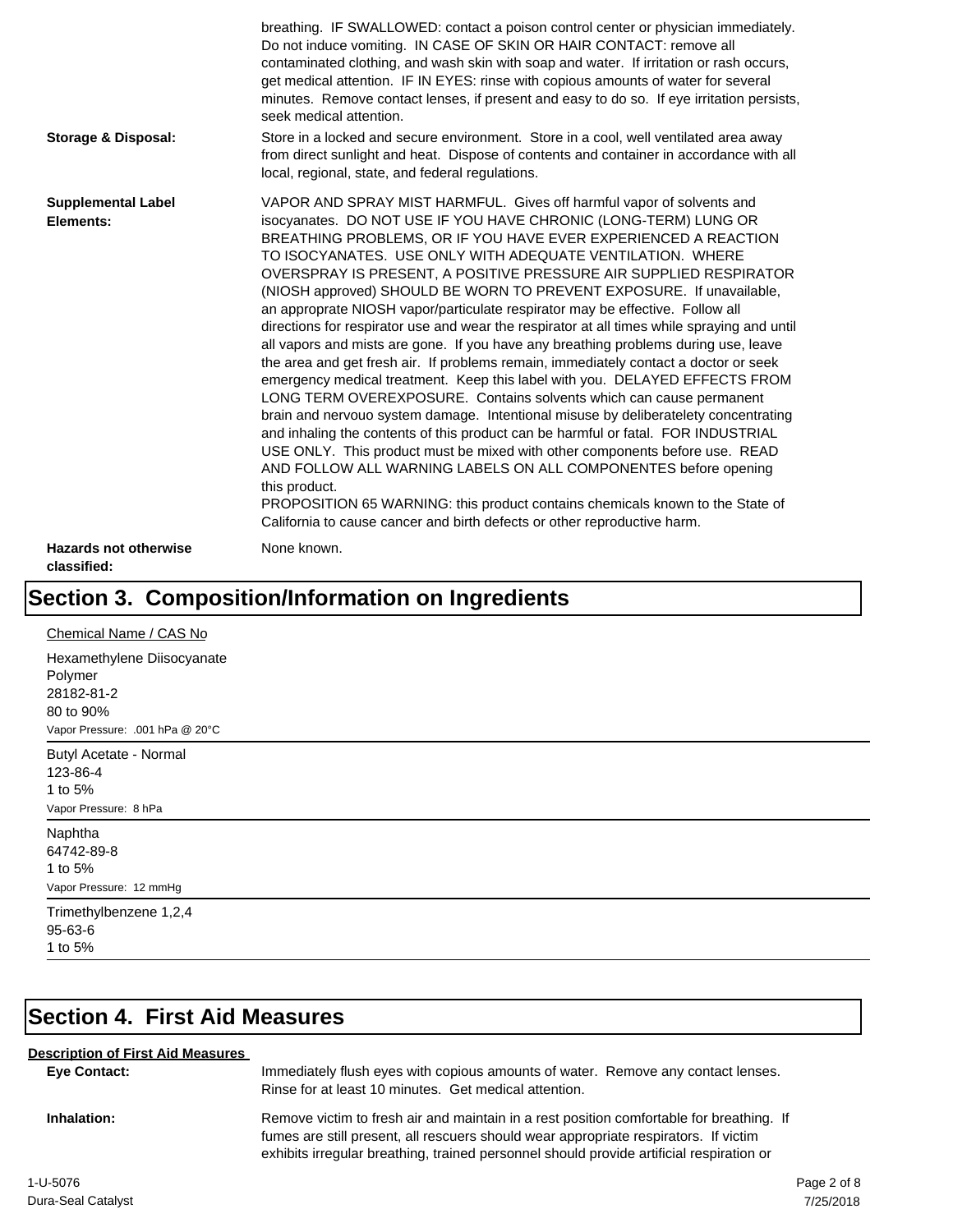|                                              | oxygen. Mouth-to-mouth resuscitation may be dangerous. If necessary, contact a<br>poison control center or physician immediately. If victim is unconscious, place in a<br>recovery position and seek medical help immediately. Maintain an open airway for the<br>victim.                                                                                                                                                                                                                                                                                                                                                                                                                                                                                                                                                             |
|----------------------------------------------|---------------------------------------------------------------------------------------------------------------------------------------------------------------------------------------------------------------------------------------------------------------------------------------------------------------------------------------------------------------------------------------------------------------------------------------------------------------------------------------------------------------------------------------------------------------------------------------------------------------------------------------------------------------------------------------------------------------------------------------------------------------------------------------------------------------------------------------|
| <b>Skin Contact:</b>                         | Wash affected areas with soap and water. Remove contaminated clothing and shoes.<br>Continue to rinse the affected area for at least ten minutes. Get medical attention if<br>discomfort continues. Avoid further exposure in the event of any symptoms or<br>complaints.                                                                                                                                                                                                                                                                                                                                                                                                                                                                                                                                                             |
| Ingestion:                                   | If product is ingested, contact a poison control center or a physician immediately. Do<br>not induce vomitting. Rinse mouth with water and remove dentures, if any. Remove<br>victim to fresh air and keep at rest in a comfortable position to facilitate breathing. If<br>the victim is conscious and the product has been swallowed, provide small quantities of<br>water to drink. Cease if the victim feels sick, as vomitting may be dangerous.<br>Aspiration hazard if swallowed. This product can enter the lungs and cause damage.<br>If vomitting occurs, the head should be kept low so that vomit does not enter the lungs.<br>Never administer anything by mouth to an unconscious person. If unconscious, place<br>in a recovery position while medical attention is sought. Maintain an open airway for<br>the victim. |
| <b>Potential Acute Health Effects</b>        |                                                                                                                                                                                                                                                                                                                                                                                                                                                                                                                                                                                                                                                                                                                                                                                                                                       |
| <b>Eye Contact:</b>                          | Causes serious eye irritation.                                                                                                                                                                                                                                                                                                                                                                                                                                                                                                                                                                                                                                                                                                                                                                                                        |
| Inhalation:                                  | Toxic if inhaled. May cause allergy or asthma symptoms and breathing difficulty.<br>Exposure to decomposition products may cause a health hazard. Serious effects may<br>be delayed following exposure.                                                                                                                                                                                                                                                                                                                                                                                                                                                                                                                                                                                                                               |
| <b>Skin Contact:</b>                         | Causes skin irritation. May cause an allergic skin reaction.                                                                                                                                                                                                                                                                                                                                                                                                                                                                                                                                                                                                                                                                                                                                                                          |
| Ingestion:                                   | Can cause central nervous system depression. May be fatal if swallowed and allowed<br>to enter airways. Irritating to mouth, throat and stomach.                                                                                                                                                                                                                                                                                                                                                                                                                                                                                                                                                                                                                                                                                      |
| Over-Exposure Signs & Symptoms               |                                                                                                                                                                                                                                                                                                                                                                                                                                                                                                                                                                                                                                                                                                                                                                                                                                       |
| <b>Eye Contact:</b>                          | Adverse symptoms may include: pain or irritation, watering, redness.                                                                                                                                                                                                                                                                                                                                                                                                                                                                                                                                                                                                                                                                                                                                                                  |
| Inhalation:                                  | Adverse symptoms may include: respiratory tract irritation, coughing, nausea or<br>vomiting, headache, drowsiness or fatigue, dizziness or vertigo, unconsciousness.                                                                                                                                                                                                                                                                                                                                                                                                                                                                                                                                                                                                                                                                  |
| <b>Skin Contact:</b>                         | Adverse symptoms may include: irritation, redness.                                                                                                                                                                                                                                                                                                                                                                                                                                                                                                                                                                                                                                                                                                                                                                                    |
| Ingestion:                                   | Adverse symptoms may include: nausea, vomiting.                                                                                                                                                                                                                                                                                                                                                                                                                                                                                                                                                                                                                                                                                                                                                                                       |
|                                              | Indication of immediate medical attention and special treatment needed                                                                                                                                                                                                                                                                                                                                                                                                                                                                                                                                                                                                                                                                                                                                                                |
| <b>Notes to Physician:</b>                   | In case of inhalation of decomposition products in a fire, symptoms may be delayed.<br>The exposed person may need to be kept under medical surveillance for 48 hours.                                                                                                                                                                                                                                                                                                                                                                                                                                                                                                                                                                                                                                                                |
| <b>Specific Treatments:</b>                  | None specified.                                                                                                                                                                                                                                                                                                                                                                                                                                                                                                                                                                                                                                                                                                                                                                                                                       |
| <b>Protection of First Aid</b><br>Providers: | No action should be taken involving any personal risk or without proper training. If<br>fumes are still present, rescuers should wear appropriate respirators or a self<br>contained breathing apparatus. Mouth-to-mouth resuscitation may be dangerous for<br>the first aid provider. Wash all contaminated clothing with soap and water before<br>removal.                                                                                                                                                                                                                                                                                                                                                                                                                                                                          |

## **Section 5. Fire Fighting Measures**

| <b>Extinguishing Media</b>                        |                                                                                                                                                                                                                                                                                                                                                                                                                   |
|---------------------------------------------------|-------------------------------------------------------------------------------------------------------------------------------------------------------------------------------------------------------------------------------------------------------------------------------------------------------------------------------------------------------------------------------------------------------------------|
| Suitable Media:                                   | Dry chemical, CO2, water spray (fog), foam, dry sand.                                                                                                                                                                                                                                                                                                                                                             |
| Unsuitable Media:                                 | Do not use water jet.                                                                                                                                                                                                                                                                                                                                                                                             |
| <b>Specific Hazards:</b>                          | The material contains flammable liquid and vapor. Closed containers may explode<br>when exposed to extreme heat as a result of buildup of steam. Vapors may form<br>explosive mixtures with air. Vapors can travel to a source of ignition and flash back.<br>Keep containers tightly closed and isolate from heat, electrical equipment, sparks, and<br>open flames. No unusual fire or explosion hazards noted. |
| <b>Special Firefighting</b><br><b>Procedures:</b> | Water may be used to cool closed containers to prevent pressure buildup and possible<br>autoignition or explosion. Evacuate area and fight fire from safe distance. Containers<br>may explode when heated. Firefighters should wear appropriate protective equipment                                                                                                                                              |
| 1-U-5076                                          | Page 3 of 8                                                                                                                                                                                                                                                                                                                                                                                                       |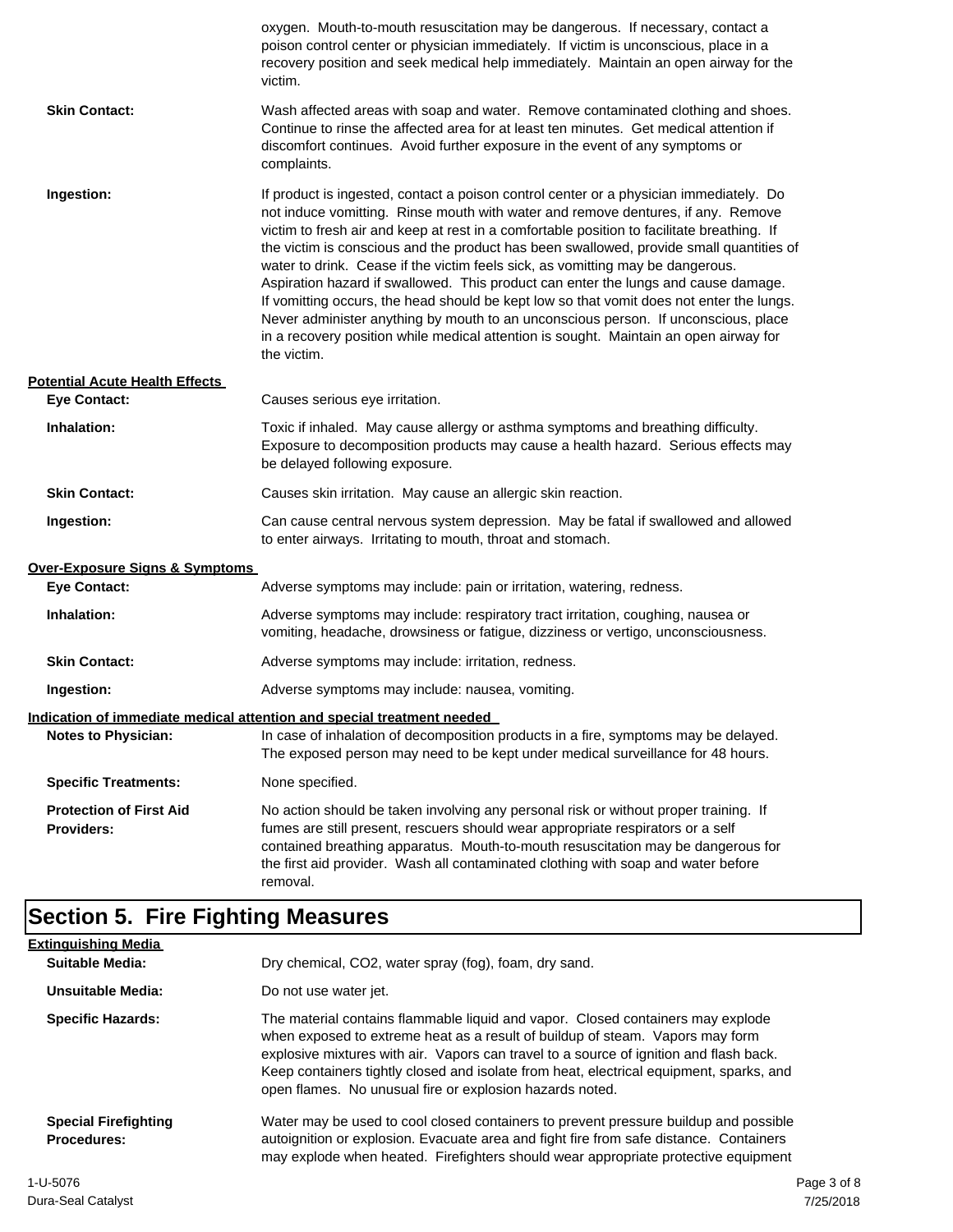and self-contained breathing apparatus with a full face-piece operated in positive pressure mode.

**Hazardous Thermal Decomposition Products:**

Decomposition products may include the following materials: carbon monoxide, carbon dioxide, nitrogen oxides.

#### **Section 6. Accidental Release Measures**

| <b>Environmental Precautions:</b>                               | Avoid dispersal of spilled material and runoff from contacting soil, waterways, drains,<br>and sewers. Inform the relevant authorities if the product has caused environmental<br>pollution.                                                                                                                                                                                                                                                                                                                                                                                        |
|-----------------------------------------------------------------|-------------------------------------------------------------------------------------------------------------------------------------------------------------------------------------------------------------------------------------------------------------------------------------------------------------------------------------------------------------------------------------------------------------------------------------------------------------------------------------------------------------------------------------------------------------------------------------|
| <b>Steps to be Taken if Material</b><br>is Released or Spilled: | Contain spilled liquid with sand or earth. Do not use combustible materials such as<br>sawdust. Eliminate all ignition sources and use explosion-proof equipment. Place<br>material in a container and dispose of according to local, regional, state, and federal<br>regulations. Ventilate area and remove product with inert absorbent and non-sparking<br>tools. Do not incinerate closed containers.                                                                                                                                                                           |
| <b>Small Spills:</b>                                            | Stop leak if doing so can be done without risk. Remove containers from spill area.<br>Use non-sparking tools. Dilute with water and mop up if water-soluble. If not<br>water-soluble, absorb with inert dry material and place in appropriate waste container.<br>Dispose of via a licensed waste disposal contractor.                                                                                                                                                                                                                                                              |
| Large Spills:                                                   | Stop leak if doing so can be done without risk. Remove containers from spill area.<br>Use non-sparking tools. Approach the release from upwind. Prevent entry into<br>sewers, waterways, basements, or confined areas. Wash spillages into an effluent<br>treatment plant or proceed as follows: contain and collect spillage with inert absorbent<br>materials and place in a container for disposal according to local regulations. Dispose<br>of via a licensed waste disposal contractor. See Section 1 for emergency contact<br>information and Section 13 for waste disposal. |

#### **Section 7. Handling and Storage**

**Handling:** Wash thoroughly after handling. Eating, drinking, and smoking should be prohibited in areas where this material is handled, stored, and processed. Wash hands and face before eating or drinking. Remove contaminated clothing and launder before reuse. Use only with adequate ventilation. Follow all SDS and label precautions even after container is emptied, as it may retain product residues. Avoid breathing fumes, vapors, or mist. Avoid contact with eyes, skin, and clothing.

Storage: Store in a dry, cool, well ventilated place. Keep container tightly closed while not in use. Isolate from heat, electrical equipment, sparks, and open flame. Do not store above 120 degrees Fahrenheit. Store large quantities in buildings designed and protected for storage of NFPA Class II combustible liquids. Protect from heat, moisture, and foreign materials.

#### **Section 8. Exposure Controls/Personal Protection**

| Chemical Name / CAS No<br>Hexamethylene Diisocyanate<br>Polymer<br>28182-81-2<br>80 to 90%<br>Vapor Pressure: .001 hPa @ 20°C | <b>OSHA Exposure Limits</b><br>$0.005$ ppm<br>$(0.034 \text{ mg/m3})$ TWA | <b>ACGIH Exposure Limits</b><br>$0.005$ ppm<br>$(0.034 \text{ mg/m3})$ TWA | <b>Other Exposure Limits</b> |
|-------------------------------------------------------------------------------------------------------------------------------|---------------------------------------------------------------------------|----------------------------------------------------------------------------|------------------------------|
| Butyl Acetate - Normal<br>123-86-4<br>1 to 5%<br>Vapor Pressure: 8 hPa                                                        | $150$ ppm                                                                 | 150 ppm                                                                    |                              |
| Naphtha<br>64742-89-8<br>1 to 5%<br>Vapor Pressure: 12 mmHg                                                                   | 500 ppm                                                                   | 300 ppm                                                                    |                              |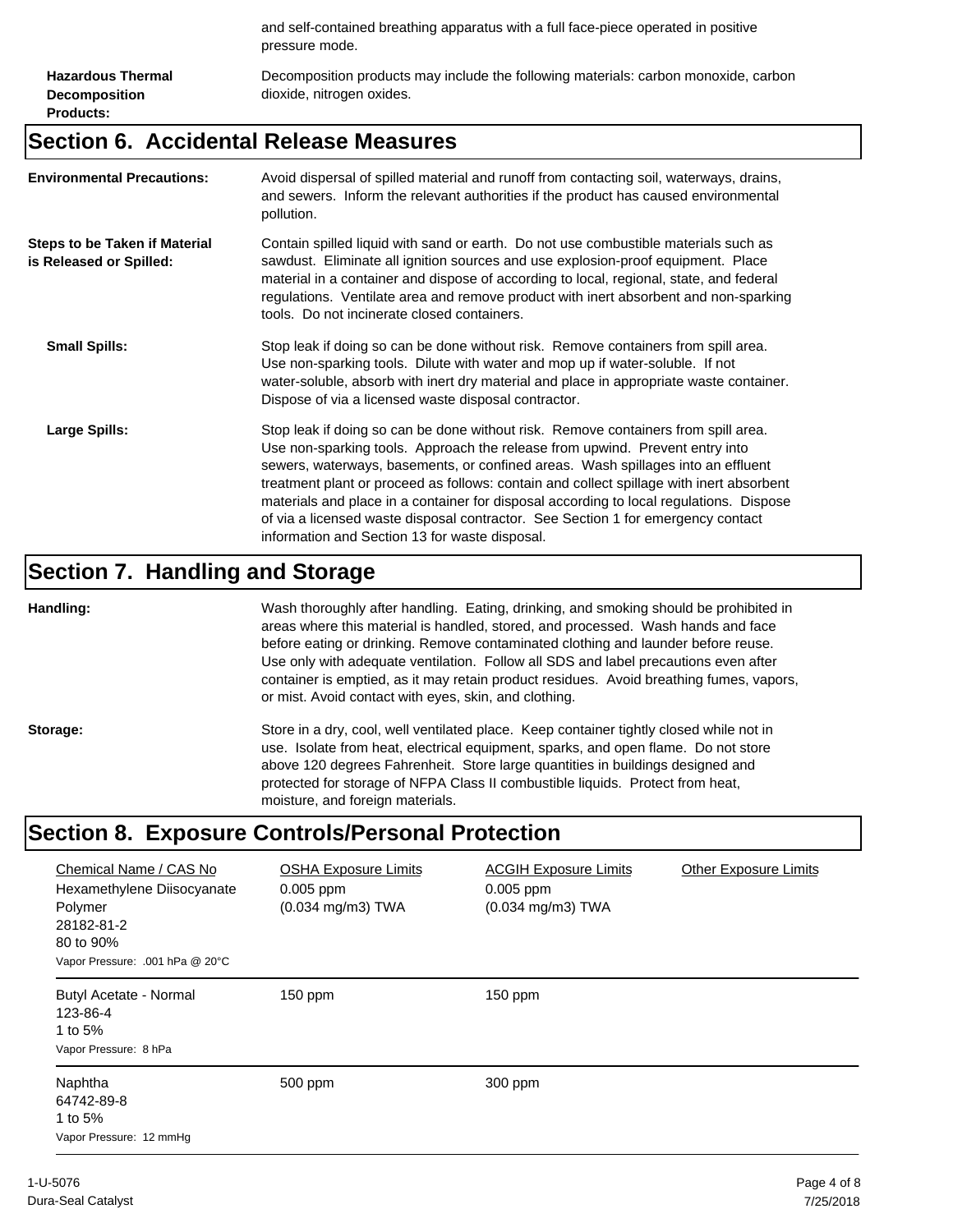| Trimethylbenzene 1,2,4<br>$95 - 63 - 6$<br>1 to 5% | 25 ppm                                        | 25 ppm                                                                                                                                                                                                                                                                                                                                                                                                                                                                                                                                                                                                                                                                                                                                                                                        |
|----------------------------------------------------|-----------------------------------------------|-----------------------------------------------------------------------------------------------------------------------------------------------------------------------------------------------------------------------------------------------------------------------------------------------------------------------------------------------------------------------------------------------------------------------------------------------------------------------------------------------------------------------------------------------------------------------------------------------------------------------------------------------------------------------------------------------------------------------------------------------------------------------------------------------|
| <b>Engineering Controls:</b>                       |                                               | Use process enclosures, local exhaust ventilation, or other engineering controls to<br>keep worker exposure to airborne contaminants below any recommended or statutory<br>limits. The engineering controls also need to keep gas, vapor, or dust concentrations<br>below any lower explosive limits. Use explosion-proof ventilation equipment.                                                                                                                                                                                                                                                                                                                                                                                                                                              |
| <b>Environmental Controls:</b>                     |                                               | Emissions from ventilation or work process equipment should be checked to ensure<br>they comply with the requirements of environmental protection legislation. In some<br>cases, fume scrubbers, filters, and other engineering modifications to the process<br>equipment may be required to reduce emissions to acceptable levels.                                                                                                                                                                                                                                                                                                                                                                                                                                                           |
| <b>Respiratory Protection:</b>                     | adequate protection.                          | Use a properly fitted, air-purifying or air-fed respirator complying with an approved<br>standard if a risk assessment indicates this is necessary. Respiratory protection<br>programs that meet OSHA 1910.134 and ANSI Z88.2 requirements must be followed<br>when workplace conditions warrant a respirator's use. A NIOSH/MSHA approved<br>respirator with an organic vapor cartridge may be permissible under circumstances<br>where airborne concentrations are expected to exceed exposure limits. Protection<br>provided by air purifying respirators is limited. Use a positive pressure, air supplied<br>respirator if there is any potential for an uncontrolled release, exposure levels are not<br>known, or in any circumstances where air purifying respirators may not provide |
| <b>Skin Protection:</b>                            | used.                                         | Use impervious, chemical resistant gloves to prevent prolonged skin contact and<br>absorption of material through the skin. Nitrile or neoprene gloves may afford<br>adequate protection. Personal protective equipment for the body should be selected<br>based on the task being performed and the risks involved, and should be approved by<br>a specialist before handling this product. Where there is a risk of ignition from static<br>electricity, wear anti-static protective clothing. For best protection, the clothing should<br>include anti-static boots, gloves, and overalls. Appropriate footwear should always be                                                                                                                                                           |
| <b>Eye Protection:</b>                             | times to protect against splashes of liquids. | Safety eyewear, such as splash goggles or a full face shield, should be worn at all                                                                                                                                                                                                                                                                                                                                                                                                                                                                                                                                                                                                                                                                                                           |
| <b>Hygienic Measures:</b>                          |                                               | Wash thoroughly with soap and water before eating, drinking, or smoking. Remove<br>contaminated clothing immediately and launder before reuse.                                                                                                                                                                                                                                                                                                                                                                                                                                                                                                                                                                                                                                                |

## **Section 9. Physical and Chemical Properties**

| Liquid                       |
|------------------------------|
| Solvent odor                 |
|                              |
| Heavier than air             |
| 3.86                         |
| 1 hPa                        |
| Slower than ether            |
| 85 to 168 C                  |
| 1.120                        |
| 0.94                         |
| 112.03                       |
| 0.94                         |
| 112.03                       |
| Flash Point:<br>53 C (127 F) |
| Will not occur               |
| $1.3\%$                      |
| 8.0%                         |
| Not available                |
|                              |
| Not available                |
|                              |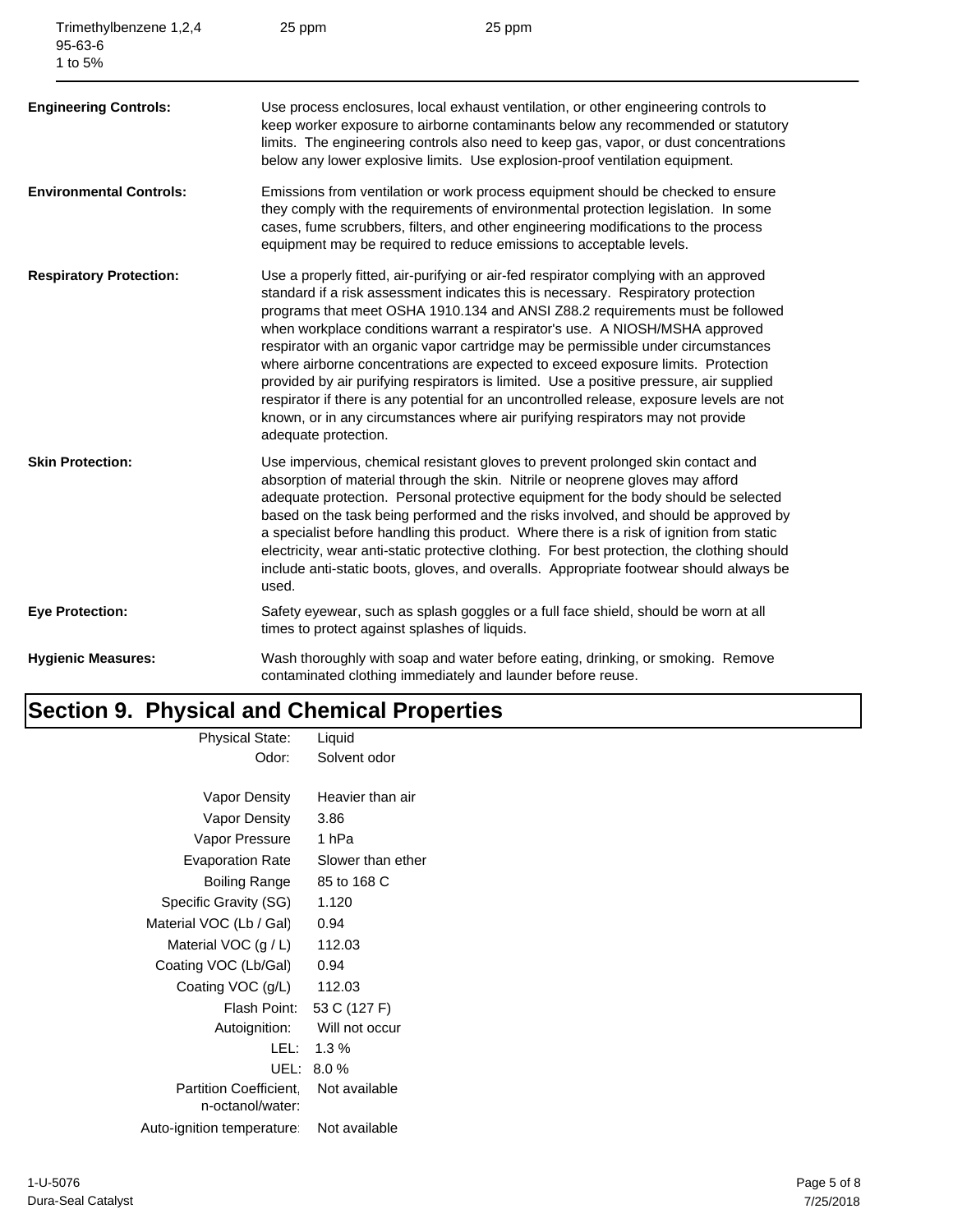#### **Section 10. Stability and Reactivity**

| <b>Conditions to Avoid:</b>      | Avoid temperatures above 120 degrees Fahrenheit. Avoid all possible sources of<br>ignition. Do not pressurize, cut, weld, braze, drill, or expose containers to heat. Do not<br>allow vapor to accumulate in low or confined areas. Avoid contact with strong acid and<br>strong bases. |
|----------------------------------|-----------------------------------------------------------------------------------------------------------------------------------------------------------------------------------------------------------------------------------------------------------------------------------------|
| Incompatibility:                 | Incompatible with strong oxidizing agents.                                                                                                                                                                                                                                              |
| <b>Hazardous Decomposition:</b>  | By open flame, carbon monoxide and carbon dioxide. When heated to decomposition,<br>product emits acrid smoke and irritating fumes. Contains solvents which may form<br>carbon monoxide, carbon dioxide, and formaldehyde.                                                              |
| <b>Hazardous Polymerization:</b> | Will not occur under normal conditions.                                                                                                                                                                                                                                                 |
| Stability:                       | The product is stable.                                                                                                                                                                                                                                                                  |
|                                  |                                                                                                                                                                                                                                                                                         |

#### **Section 11. Toxicological Information**

| <b>Effects of Over-Exposure</b> |                                                                                                                                                                                                                                                                                                                                                  |
|---------------------------------|--------------------------------------------------------------------------------------------------------------------------------------------------------------------------------------------------------------------------------------------------------------------------------------------------------------------------------------------------|
| <b>Eye Contact:</b>             | Causes serious eye irritation.                                                                                                                                                                                                                                                                                                                   |
| <b>Skin Contact:</b>            | Prolonged or repeated skin contact may cause irritation. Allergic reactions are<br>possible.                                                                                                                                                                                                                                                     |
| Inhalation:                     | Harmful if inhaled. High gas, vapor, mist, or dust concentrations may be harmful if<br>inhaled. Avoid breathing fumes, spray, vapors, or mist. May cause headaches and<br>dizziness. High vapor concentrations are irritating to the eyes, nose, throat, and lungs.<br>Prolonged or excessive inhalation may cause respiratory tract irritation. |
| Ingestion:                      | Harmful or fatal if swallowed. Aspiration hazard if swallowed; can enter lungs and<br>cause damage.                                                                                                                                                                                                                                              |
| <b>Chronic Hazards:</b>         | High concentrations may lead to central nervous system effects (drowsiness,<br>dizziness, nausea, headaches, paralysis, burred vision) and damage. Reports have<br>associated repeated and prolonged occupational overexposure to solvents with<br>permanent brain and nervous system damage.                                                    |
|                                 | Toxic if inhaled. May cause allergy or asthma symptoms or breathing difficulties if<br>inhaled. Exposure to decomposition products may cause a health hazard. Serious<br>effects may be delayed following exposure. Once sensitized, a severe allergic reaction<br>may occure when subsequently exposed to very low levels.                      |
| <b>Primary Routes of Entry:</b> | Eye contact, ingestion, inhalation, absorption through the skin, skin contact.                                                                                                                                                                                                                                                                   |
| <b>Acute Toxicity Values:</b>   | Acute effects of this product have not been tested. Available data on individual<br>components, if any, will be listed below.                                                                                                                                                                                                                    |

### **Section 12. Ecological Information**

**Ecological Information:** Product is a mixture of listed components.

## **Section 13. Disposal Information**

**Disposal Considerations:** The generation of waste should be avoided or minimized wherever possible. Disposal of this product, solutions, and any by-products should at all times comply with relevant environmental protection regulations and waste disposal regulations, in addition to any local or regional restrictions which may be in effect. Surplus and non-recyclable products should be disposed of via a licensed waste disposal contractor. Waste should not be disposed of untreated to the sewer unless fully compliant with the requirements of all authorities with jurisdiction. Waste packaging should be recycled whenever possible. Incineration or landfill should only be considered when recycling is not feasible. Take care when handling empty containers as they may retain some residual product. Vapor from residue may create a flammable or explosive atmosphere within the used container. Do not expose empty containers to heat or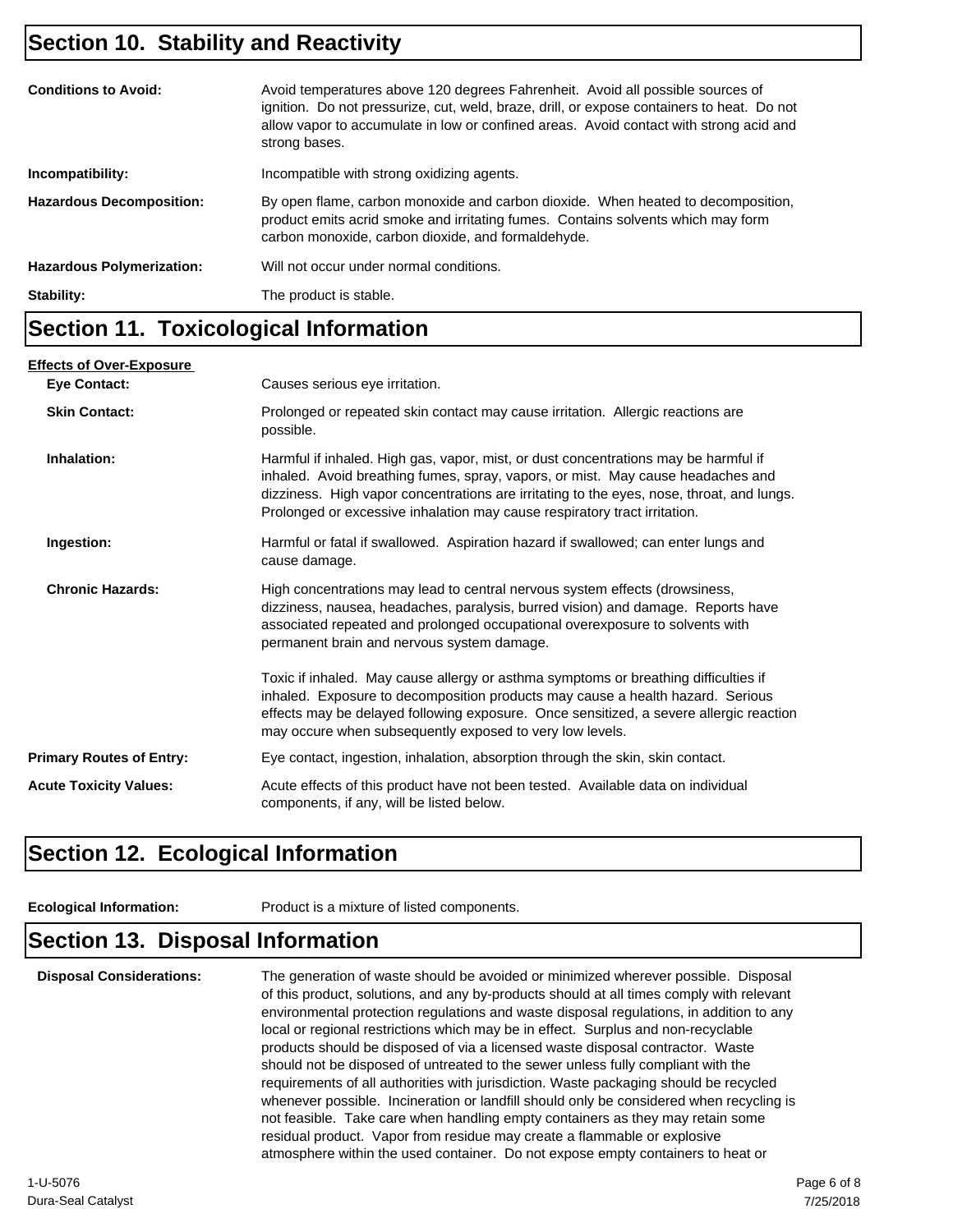sparks, and do not weld, cut, or grind used containers unless they have been thoroughly cleaned. Avoid contact of spilled material with soil, waterways, drains, and sewer systems.

#### **Section 14. Transport Information**

|                          | Domestic (US DOT)                | <b>International (IMDG)</b>      | Air (IATA)                       | Canada (TDG)                     |
|--------------------------|----------------------------------|----------------------------------|----------------------------------|----------------------------------|
| <b>UN Number:</b>        | 1263                             | 1263                             | 1263                             | 1263                             |
| <b>UN Shipping Name:</b> | <b>Paint Related</b><br>Material | <b>Paint Related</b><br>Material | <b>Paint Related</b><br>Material | <b>Paint Related</b><br>Material |
| <b>Hazard Class:</b>     | 3                                | 3                                | 3                                | 3                                |
| <b>Packing Group:</b>    | Ш                                | П                                | $\mathsf{I}$                     | Ш                                |
| <b>Limited Quantity:</b> | Yes                              | Yes                              | Yes                              | Yes                              |

**Special Considerations:** The presence of a shipping description for a particular mode of transport does not indicate that the product is packaged suitably for that mode of transport. All packaging should be reviewed for suitability prior to shipment, so that compliance with applicable regulations can be ensured. Compliance with all applicable regulations is the sole responsibility of the person offering the product for transport. Persons loading and unloading dangerous goods should be trained in all the risks associated with the substances at hand, and on all actions to be taken in case of an emergency situation.

### **Section 15. Regulatory Information**

| <b>U.S. Federal Regulations</b>          |                                                                                                                                                                                                                                                                                         |
|------------------------------------------|-----------------------------------------------------------------------------------------------------------------------------------------------------------------------------------------------------------------------------------------------------------------------------------------|
| <b>CERCLA - SARA Hazard</b><br>Category: | This product has been reviewed according to the EPA hazard categories promulgated by<br>Sections 311 and 312 of the Superfund Amendment and Reauthorization Act of 1986,<br>known as SARA Title III, and is considered to meet the following categories under<br>applicable conditions: |
|                                          | Fire Hazard, Acute Health Hazard, Chronic Health Hazard                                                                                                                                                                                                                                 |
| <b>SARA Section 313:</b>                 | This product contains the following substances subject to the reporting requirements of<br>Section 313 of Title III of the Superfund Amendment and Reauthorization Act of 1986 as<br>well as 40 CFR Section 372:                                                                        |
| <b>Toxic Substances Control</b><br>Act:  | This product contains the following chemical substances subject to the reporting<br>requirements of TSCA 12(B) if exported from the United States:<br>- None                                                                                                                            |
| <b>State Regulations</b>                 |                                                                                                                                                                                                                                                                                         |
| <b>California Proposition 65:</b>        | WARNING: This product can expose you to chemicals including cumene and<br>methyl isocyanate, which are known to the State of California to cause cancer<br>and birth defects or other reproductive harm. For more information, visit<br>www.P65Warnings.ca.gov.                         |
| <b>International Regulations</b>         |                                                                                                                                                                                                                                                                                         |
| <b>Canadian WHMIS:</b>                   | This SDS has been prepared in accordance with Controlled Product Regulations except for<br>the use of the 16 headings.                                                                                                                                                                  |

#### **Section 16. Other Information**